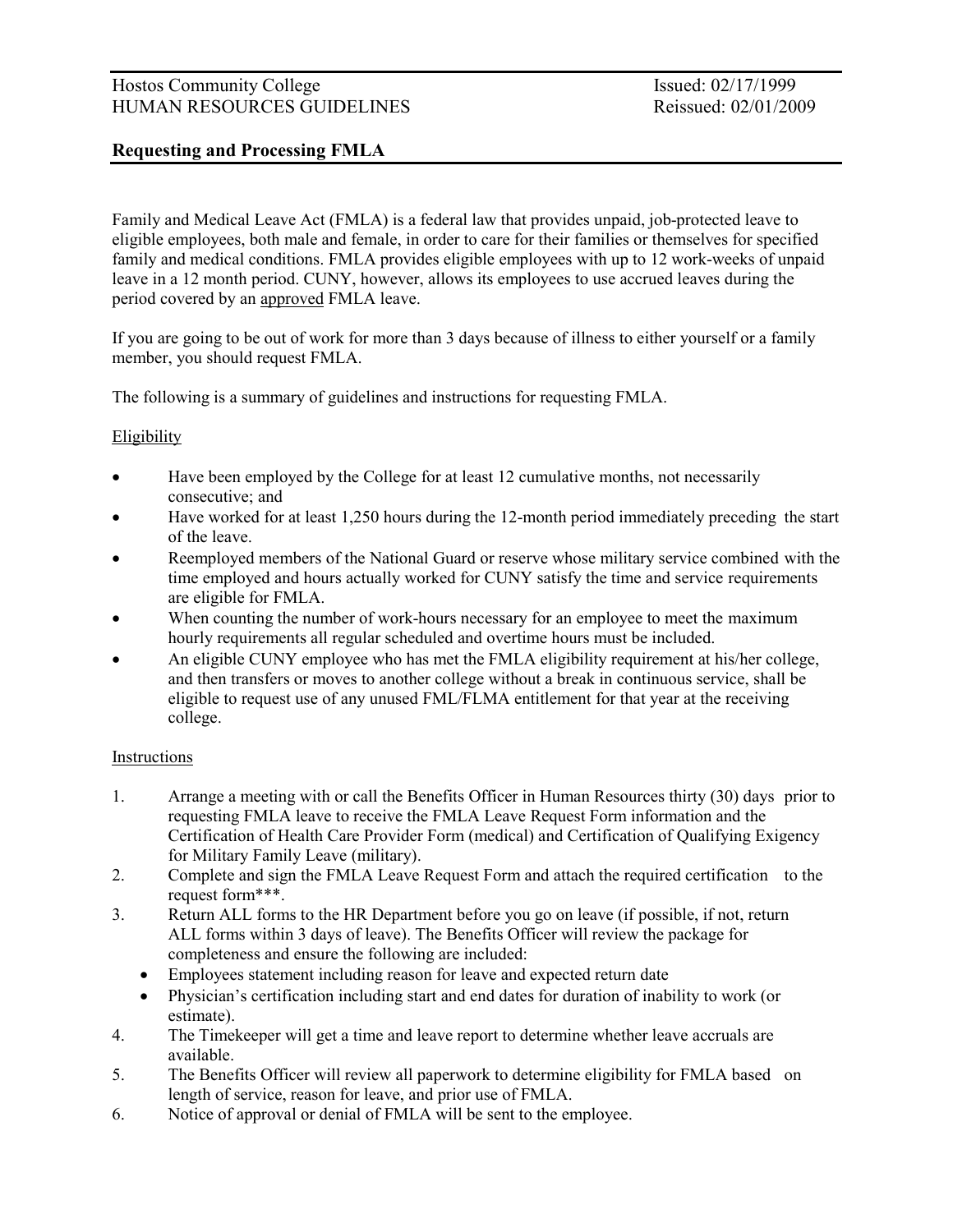7. HR will notify your Supervisor of your plans to be out on FMLA. To the extent that is possible, employees must notify their supervisor of their intention to take FMLA leave immediately, so work coverage can be arranged during their leave.

ALL completed forms are to be submitted to the Benefits Officer for approval of leave, fifteen (15) days prior to the FMLA leave. The Benefits Officer will notify the employee's supervisor and the employee of approval or rejection upon receipt of the completed forms. Both the FMLA Leave Request and one of the two Certifications forms are needed in order to be granted FMLA and to receive pay for any accrued leave that you may have and want to use.

## \*\*\* Documentation for Employees Requesting FMLA:

- The birth of a child would require the employee or faculty member to provide medical certification form to include: the date of birth, or date from which the employee would be unable to work; the probable duration of the condition; the appropriate medical facts within the knowledge of the health care provider regarding the condition; and a statement that the employee is unable to perform the functions of their position.
- \* The placement of a child with any employee or faculty member for adoption or foster care would require the employee to provide certification of the event.<br>  $\bullet$  Caring for the employee or faculty member's sick child, spouse c
- Caring for the employee or faculty member's sick child, spouse or parent requires medical certification form to include: the date on which the serious health condition commenced; the probable duration of the condition; the appropriate medical factors within the knowledge of the health care provider regarding the condition; a statement that the eligible employee is needed to care for the son, daughter, spouse or parent, and an estimate of the amount of time that the employee is needed to care for the son, daughter, spouse or parent.
- An employee or faculty member's own serious health condition requires medical certification form to include: the date on which the serious health condition commended; the probable duration of the condition, the appropriate medical facts within the knowledge of the health care provider regarding the condition and a statement that the employee is unable to perform the functions of their position.

## Certifications for Military-Related Leaves

- $\cdot \cdot$  In a case where an employee requests an FMLA leave based on circumstances relating to the active duty or call to active duty status of an employee's spouse, son, daughter or parent, a request for leave must be supported by (a) a copy of the military member's active duty orders or other documentation showing that he/she is in active duty/call to active duty status; and (b) a certification from the employee, with the required documentation, provided on a "Certification of Qualifying Exigency for Military Family Leave Form" and submitted to the Human Resources Director within 15 calendar days of the date of the request for leave.
- $\cdot \cdot$  In a case where an employee requests an FMLA leave to care for a service member with a serious injury or illness, a request for leave must be supported by a certification to be filled out by both the employee and by a health care provider (generally from the Department of Defense or the Department of Veterans Affairs), provided on a "Certification for Military Caregiver Leave Form" documenting the serious injury or illness and the care required. The Certification must be provided within 15 days of the date of the request.

Two weeks prior to the approved expiration of FMLA leave, you must notify the Benefits Officer your intention to either return to work or to request an extension of leave of absence. Certification from the appropriate health care provider is required in order to return to work or to support a request for a continuation of medical leave.

Failure to report back to work on or before the expiration date or failure to request and receive approval for an extension to this leave will result in an AWOL status of employment. In addition, if you do not return to work for a minimum of thirty days, you will be held responsible for reimbursing Hostos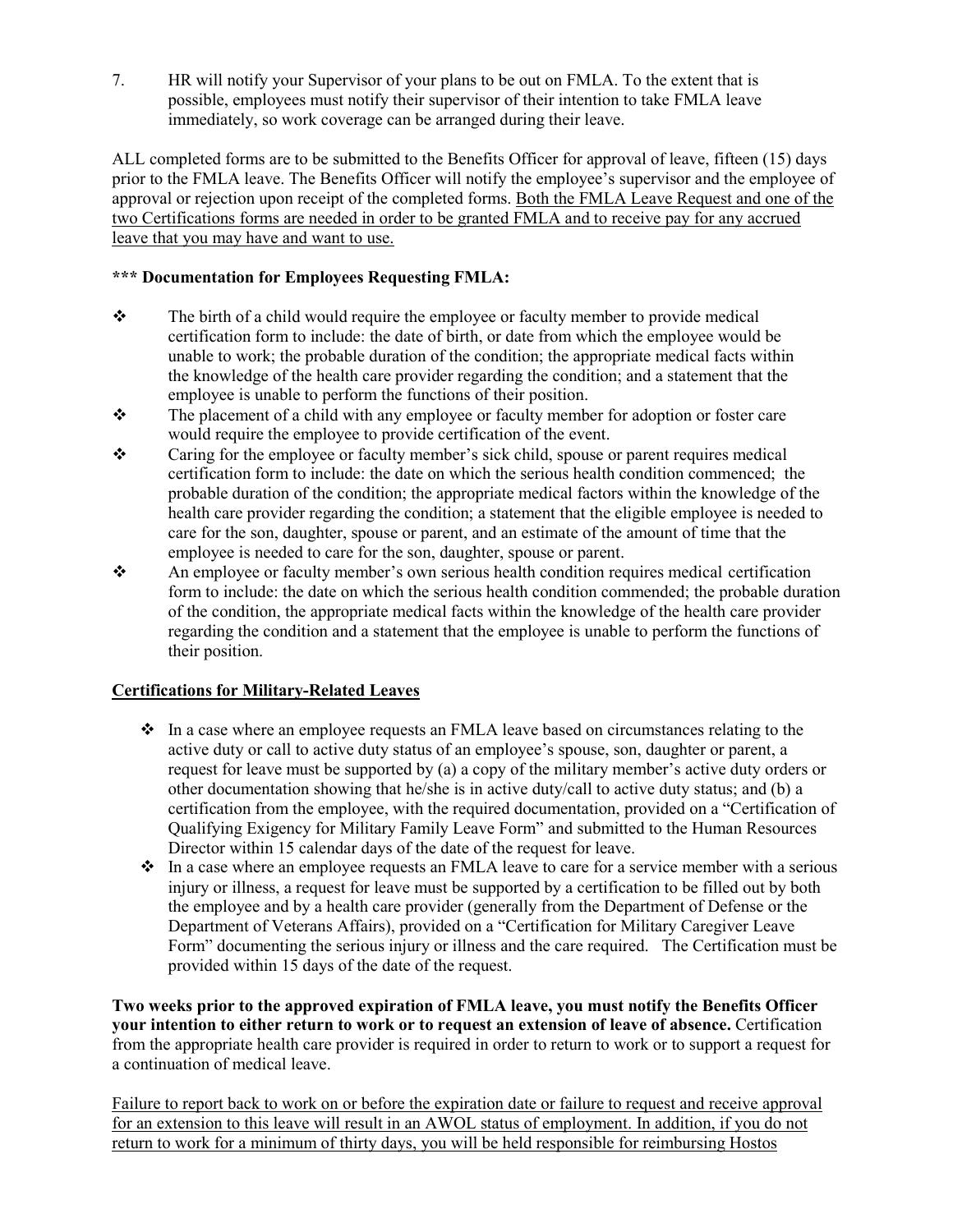## Community College for the premiums that are paid to maintain your benefits coverage during you unpaid FMLA leave.

Note: In order to comply with HIPAA privacy rules, all medical documentation should go directly to HR. Unless the employee makes the personal decision to discuss medical information with his/her supervisor, the supervisor should not ask for medical information.

Procedures Governing Intermittent or Reduced Schedule Leave Usage

- The college will determine on a case-by-case basis whether such requests will be granted for birth, adoption or foster care placement.
- The minimum leave increment shall be one (1) hour.
- An employee taking FMLA leave on an intermittent or reduced schedule may be transferred to an alternate temporary position. The alternative position shall have equivalent pay and benefits. The alternative position does not have to have equivalent duties but will better accommodate the recurring periods of requested leave than does the employee's regular position.

## Rights of Reinstatement and Restoration upon Return from FMLA Leave

These rights exist only when employee returns immediately from FMLA leave. They are not guaranteed under any other circumstances.

- Upon return from FMLA approved leave, an employee will be reinstated to the same or to an equivalent position as that which the employee held when leave commenced.
- Upon return from FMLA approved leave, whether the employee is being restored to the same or to an equivalent position, the employee will be restored with the same benefits on the same terms as prior to taking the leave, unless changes have occurred for all employees during the time the employee was on FMLA leave.

## Contacts

Keisha Pottinger, Human Resources Manager/Benefits Officer 718-518-6652, kpottinger@hostos.cuny.edu

Bridget Sheridan, Timekeeper 718-518-6819, bsheridan@hostos.cuny.edu

## Attachments

CUNY FMLA Leave Policy Family and Medical Leave Request form (available on the Hostos HR website) CUNY FMLA Certification of Health Care Provider form (available on the Hostos HR Website) Certification of Qualifying Exigency for Military Family Leave form FMLA Questions and Answers for Employees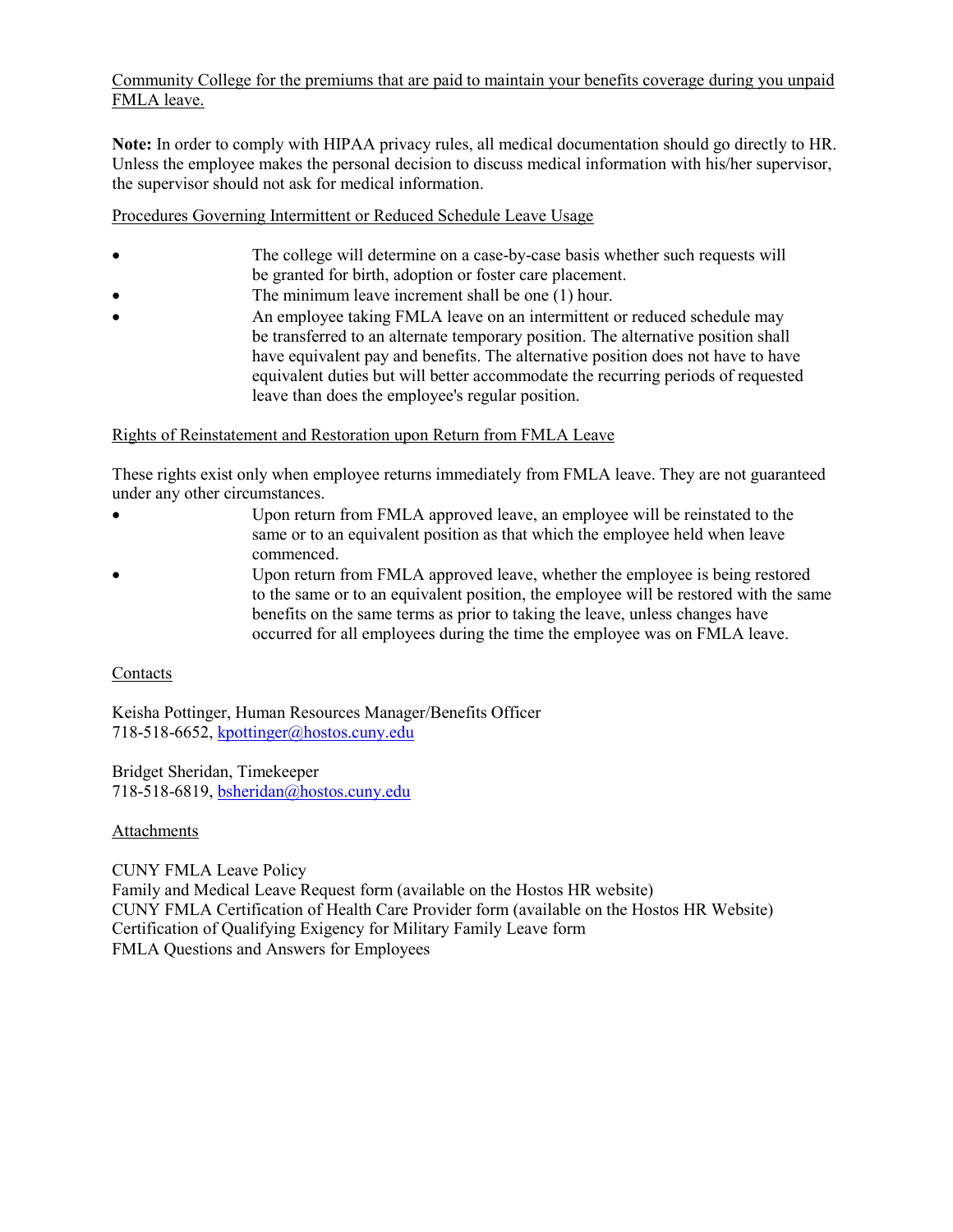## **SCOPE**

This policy applies to all members of the faculty and staff of The City University of New York (CUNY).

## PURPOSE

CUNY recognizes the concerns of its faculty and staff to balance the demands of the workplace with the needs of his/her family. To address these interests, the CUNY FMLA Leave policy adopts the provisions of The Family and Medical Leave Act of 1993 (FMLA) and extends those provisions to cover domestic partner relationships.

## STATEMENT OF POLICY

The CUNY FMLA Leave policy provides eligible employees with up to 12 weeks of unpaid, jobprotected leave for qualifying reasons during the designated leave year *i.e.*, September  $1<sup>st</sup>$  through August 31st. In order to be eligible, an employee must have been employed by the University for at least 12 months cumulatively, and must have worked at least 1,250 hours during the 12-month period preceding the requested commencement of the leave. The employee's FMLA 12 week leave period entitlement will commence anew for the subsequent period of September 1st through August  $31<sup>st</sup>$ , provided that the eligibility requirements are fulfilled. The FMLA also provides for 26 weeks leave during a single 12 month period for a spouse, son, daughter or parent or next of kin to care for a member of the Armed Forces (including the National Guard or Reserves) who has a serious injury or illness.

Qualifying reasons for FMLA leave include the following:

- Childbirth and/or care for a newborn (within the first 12 months of birth)\*;
- Childcare needs resulting from an adoption or foster care placement (within the first 12 months of the adoption or placement);
- Care for employee's spouse, domestic partner, child, or parent with a serious health condition;
- Employee's own serious health condition;
- Circumstances relating to the fact that an employee's spouse, son, daughter, or parent is on, or has been called to, active duty in the Armed Forces;
- Employee who is caring for a spouse, son, daughter, parent, or next of kin who is a seriously injured or ill service member.

\*Spouses or domestic partners who are employed at the same CUNY College are limited to a combined total of 12 weeks within the FMLA leave year, when taking leave for these reasons.

Leave taken for a newborn, adopted or foster child as described herein must be taken all at once. If the employee takes leave to care for a family member or for his/her own illness, he/she may take the time on an intermittent or reduced-time basis, but only if the medical condition necessitates this type of schedule.

For the purpose of this policy, a serious health condition is an illness, injury, impairment, or physical or mental condition that involves incapacity or treatment connected with:

- inpatient care in a hospital, hospice or residential medical facility;
- **pregnancy or prenatal care; or**
- continuing treatment by a health care provider.

Under the CUNY FMLA Leave policy, an employee's leave of absence may be either paid or unpaid. However, before unpaid FMLA leave may be authorized, the employee will be required to exhaust any appropriate accrued paid leave.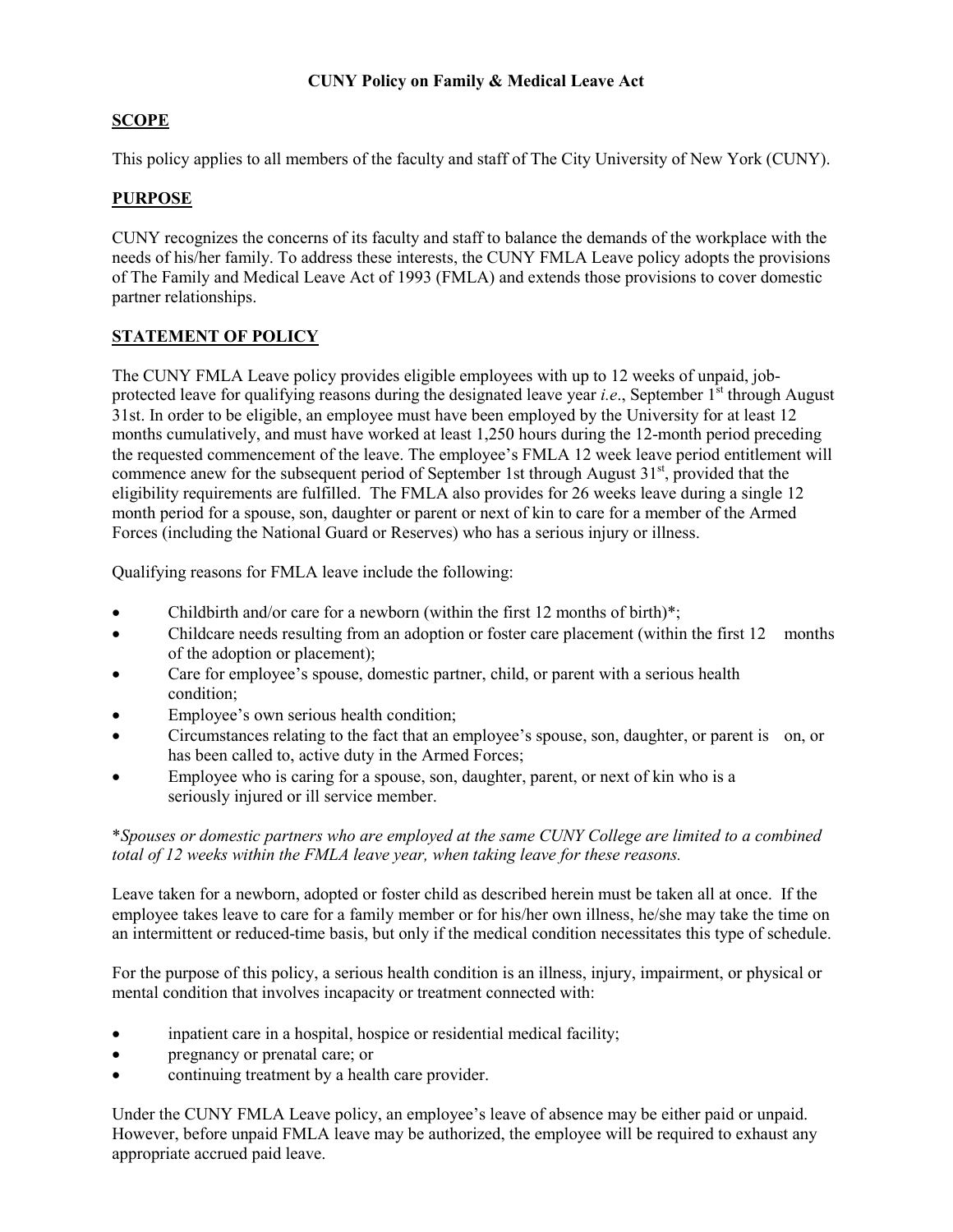Leave for illness granted under the University's temporary disability leave policy which extends beyond five (5) workdays will be counted as part of the annual FMLA entitlement, starting from the first day of leave. In addition, the first 12 weeks of any authorized leave taken pursuant to University policies or collective bargaining agreements that qualify as FMLA leave will be counted against the FMLA entitlement for that leave year.

For the serious health condition of an employee, which may include a pregnancy-related condition, paid sick leave accruals must be used first, followed by all other available time and leave accruals.

For the birth and care of a newborn, placement with the employee of a child for adoption or foster care, or for care necessitated by the serious health condition of a family member, all available paid time and leave accruals other than sick leave accruals must be charged before unpaid leave may be granted.

While on paid/unpaid leave, CUNY will maintain group health benefits in the same manner as prior to leave. Pension contributions will continue, however, only during the paid portion of the leave.

Upon return from FMLA leave, the employee will be restored to the position held prior to the leave or to an equivalent position with equivalent benefits. If the employee fails to return to work upon expiration of the FMLA leave and has not received authorization for his/her continued absence, he/she may be subject to disciplinary action in accordance with University policies and applicable collective bargaining agreements.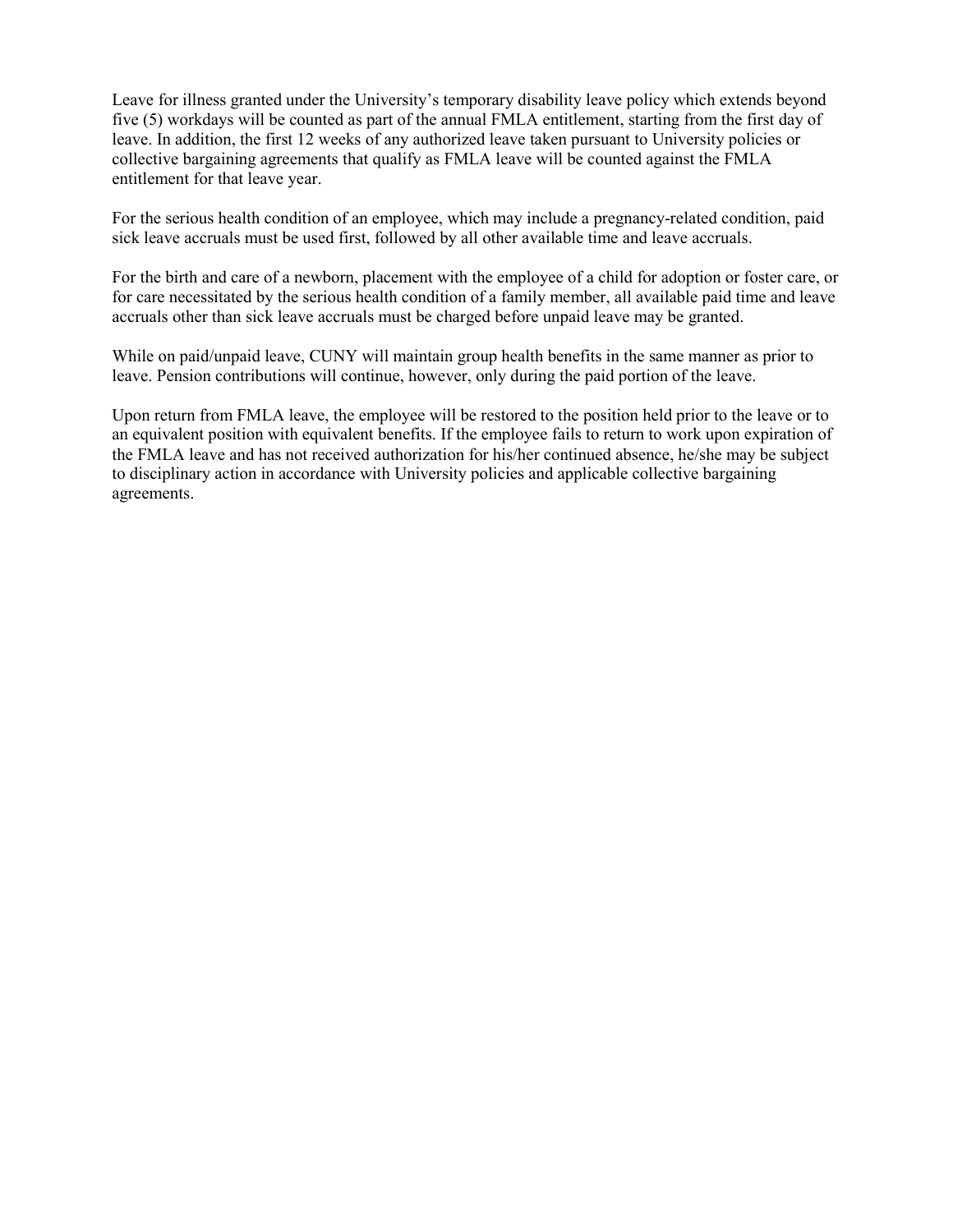# Family and Medical Leave Request Form THE CITY UNIVERSITY OF NEW YORK

|                  |                                                               | medical leave under the CUNY FMLA Policy, submit this completed request form to your Human Resources Director/Personnel Officer as early as<br>practicable, preferably no fewer than 30 days in advance of the start of your leave. If requesting intermittent or reduced schedule leave, you must<br>reserves the right to deny or postpone leave for failure to give appropriate notice. |                        |                       | <b>Hostos Community College</b><br>Eligible employees are entitled to up to 12 weeks of unpaid job-protected leave for certain family and medical reasons. If you wish to request family and<br>attempt to work out a schedule with your supervisor which meets your needs without unduly disrupting your department's operations. CUNY |
|------------------|---------------------------------------------------------------|--------------------------------------------------------------------------------------------------------------------------------------------------------------------------------------------------------------------------------------------------------------------------------------------------------------------------------------------------------------------------------------------|------------------------|-----------------------|-----------------------------------------------------------------------------------------------------------------------------------------------------------------------------------------------------------------------------------------------------------------------------------------------------------------------------------------|
|                  |                                                               |                                                                                                                                                                                                                                                                                                                                                                                            | (Please Type or Print) |                       |                                                                                                                                                                                                                                                                                                                                         |
|                  | LAST NAME                                                     |                                                                                                                                                                                                                                                                                                                                                                                            |                        |                       |                                                                                                                                                                                                                                                                                                                                         |
|                  |                                                               | <b>FIRST NAME</b>                                                                                                                                                                                                                                                                                                                                                                          |                        | <b>MIDDLE INITIAL</b> |                                                                                                                                                                                                                                                                                                                                         |
|                  | <b>JOB TITLE</b>                                              | <b>DEPARTMENT</b>                                                                                                                                                                                                                                                                                                                                                                          |                        |                       |                                                                                                                                                                                                                                                                                                                                         |
| $\Box$<br>$\Box$ | (Appropriate documentation required)                          | 2. REASON FOR REQUESTING LEAVE -- please check the appropriate box.<br>A. My own serious health condition (Certification of Health Care Provider required.)<br>B. Birth of my child; to care for my new born child – Date of birth:                                                                                                                                                        |                        |                       |                                                                                                                                                                                                                                                                                                                                         |
| ⊔                |                                                               | C. Placement of child with me for adoption or foster care.                                                                                                                                                                                                                                                                                                                                 |                        |                       |                                                                                                                                                                                                                                                                                                                                         |
| ப                |                                                               | Date of placement: (Appropriate documentation required)<br>D. To care for my family member (including spouse, domestic partner, child or parent) with a serious health condition.                                                                                                                                                                                                          |                        |                       |                                                                                                                                                                                                                                                                                                                                         |
| ⊔                |                                                               | (Certification of Health Care Provider and proof of relationship required.)<br>E. To care for a seriously injured or ill service member                                                                                                                                                                                                                                                    |                        |                       |                                                                                                                                                                                                                                                                                                                                         |
| ❏                |                                                               | F. Family member called to active duty in the military.                                                                                                                                                                                                                                                                                                                                    |                        |                       |                                                                                                                                                                                                                                                                                                                                         |
|                  |                                                               |                                                                                                                                                                                                                                                                                                                                                                                            |                        |                       |                                                                                                                                                                                                                                                                                                                                         |
|                  |                                                               |                                                                                                                                                                                                                                                                                                                                                                                            |                        |                       |                                                                                                                                                                                                                                                                                                                                         |
| 3.               |                                                               | I request CONTINUOUS FMLA LEAVE starting (date): and ending (date):                                                                                                                                                                                                                                                                                                                        |                        |                       |                                                                                                                                                                                                                                                                                                                                         |
| 4.               | (attach an additional sheet if needed):                       |                                                                                                                                                                                                                                                                                                                                                                                            |                        |                       | I request INTERMITTENT FMLA LEAVE starting (date): My anticipated schedule of absence is as follows                                                                                                                                                                                                                                     |
| 5.               |                                                               | I request FMLA LEAVE in the form of a REDUCED WORK SCHEDULE from hours/week to                                                                                                                                                                                                                                                                                                             |                        |                       |                                                                                                                                                                                                                                                                                                                                         |
| 6.               |                                                               | Intermittent or reduced work schedule leave is medically necessary because: (attach an additional sheet if needed):                                                                                                                                                                                                                                                                        |                        |                       |                                                                                                                                                                                                                                                                                                                                         |
| ٠                | I am aware of and understand the following:<br>documentation; | <b>EMPLOYEE STATEMENT OF UNDERSTANDING</b>                                                                                                                                                                                                                                                                                                                                                 |                        |                       | I must return a completed medical certification form to the Human Resources Director/Personnel Officer within 15 days of<br>submitting this request, or as soon as practicable. Failure to do so may result in my leave being delayed until I provide this                                                                              |
|                  |                                                               | Before I return to work following a leave for my own serious illness, I may be required to present a fitness for duty<br>certification to the Human Resources Director/Personnel Officer;                                                                                                                                                                                                  |                        |                       |                                                                                                                                                                                                                                                                                                                                         |
|                  | premiums, if any,                                             | My health benefits will continue during my leave and I am expected to continue to pay my share of health insurance                                                                                                                                                                                                                                                                         |                        |                       |                                                                                                                                                                                                                                                                                                                                         |
|                  | leave; and,                                                   |                                                                                                                                                                                                                                                                                                                                                                                            |                        |                       | If, under current University leave policies, I am eligible to lengthen this leave or request other leave benefits, I will submit the<br>appropriate documents to the Human Resources Director/Personnel Officer prior to the conclusion of my family and medical                                                                        |
|                  |                                                               | If I fail to return to work upon the conclusion of this leave, I may be subject to disciplinary proceedings or other action in<br>accordance with CUNY policies, rules and regulations, and applicable collective bargaining agreements.                                                                                                                                                   |                        |                       |                                                                                                                                                                                                                                                                                                                                         |
|                  |                                                               |                                                                                                                                                                                                                                                                                                                                                                                            |                        |                       |                                                                                                                                                                                                                                                                                                                                         |
|                  | Signature of Employee                                         |                                                                                                                                                                                                                                                                                                                                                                                            |                        |                       |                                                                                                                                                                                                                                                                                                                                         |
|                  |                                                               | Received by:<br>Human Resources Director/Personnel Officer                                                                                                                                                                                                                                                                                                                                 |                        |                       |                                                                                                                                                                                                                                                                                                                                         |
|                  |                                                               |                                                                                                                                                                                                                                                                                                                                                                                            |                        |                       |                                                                                                                                                                                                                                                                                                                                         |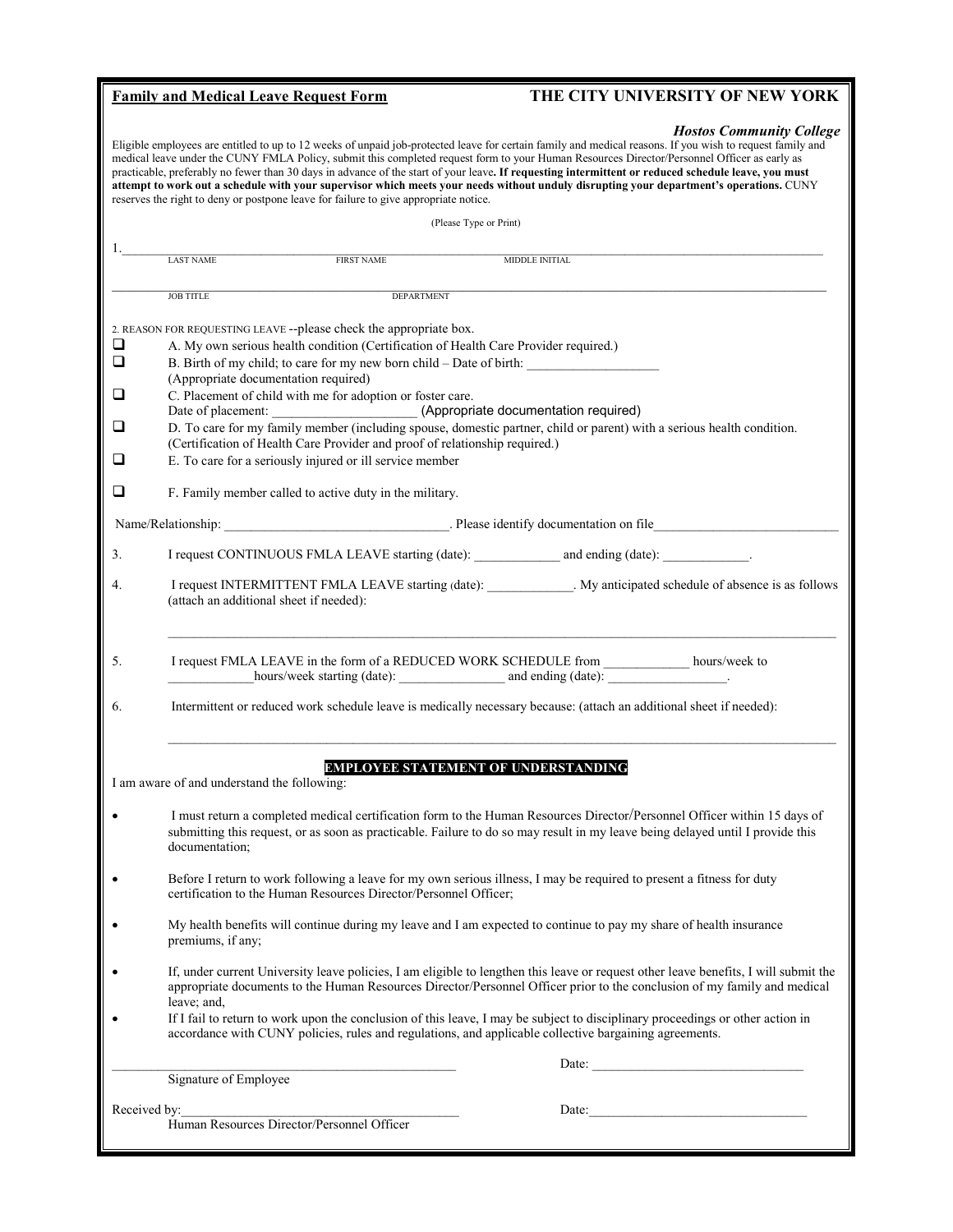Employee's Serious Health Condition (Family and Medical Leave Act)

#### Certification of Health Care Provider for THE CITY UNIVERSITY OF NEW YORK

#### HOSTOS COMMUNITY COLLEGE

#### SECTION I: For Completion by the EMPLOYER

INSTRUCTIONS to the EMPLOYER: The Family and Medical Leave Act (FMLA) provides that an employer may require an employee seeking FMLA protections because of a need for leave due to a serious health condition to submit a medical certification issued by the employee's health care provider. Please complete Section I before giving this form to your employee. Your response is voluntary. While you are not required to use this form, you may not ask the employee to provide more information than allowed under the FMLA regulations. Employers must generally maintain records and documents relating to medical certifications, recertifications, or medical histories of employees created for FMLA purposes as confidential medical records in separate files/records from the usual personnel files.

Employer name and contact:

Employee's job title: \_\_\_\_\_\_\_\_\_\_\_\_\_\_\_\_\_\_\_\_\_\_\_\_\_\_\_\_\_\_\_\_\_ Regular work schedule: \_\_\_\_\_\_\_\_\_\_\_\_\_\_\_\_\_\_\_\_\_\_

Employee's essential job functions:

Check if job description is attached: \_\_\_\_\_

#### SECTION II: For Completion by the EMPLOYEE

INSTRUCTIONS to the EMPLOYEE: Please complete Section II before giving this form to your medical provider. The FMLA permits an employer to require that you submit a timely, complete, and sufficient medical certification to support a request for FMLA leave due to your own serious health condition. If requested by your employer, your response is required to obtain or retain the benefit of FMLA protections. Failure to provide a complete and sufficient medical certification may result in a denial of your FMLA request. Your employer must give you at least 15 calendar days to return this form.

 $\_$  ,  $\_$  ,  $\_$  ,  $\_$  ,  $\_$  ,  $\_$  ,  $\_$  ,  $\_$  ,  $\_$  ,  $\_$  ,  $\_$  ,  $\_$  ,  $\_$  ,  $\_$  ,  $\_$  ,  $\_$  ,  $\_$  ,  $\_$  ,  $\_$  ,  $\_$  ,  $\_$  ,  $\_$  ,  $\_$  ,  $\_$  ,  $\_$  ,  $\_$  ,  $\_$  ,  $\_$  ,  $\_$  ,  $\_$  ,  $\_$  ,  $\_$  ,  $\_$  ,  $\_$  ,  $\_$  ,  $\_$  ,  $\_$  ,

| Your name:     |                                                                                        |                                                                                                                                                                                                                                                                                                                                                                                                                                                                |
|----------------|----------------------------------------------------------------------------------------|----------------------------------------------------------------------------------------------------------------------------------------------------------------------------------------------------------------------------------------------------------------------------------------------------------------------------------------------------------------------------------------------------------------------------------------------------------------|
| First          | Middle                                                                                 | Last                                                                                                                                                                                                                                                                                                                                                                                                                                                           |
|                | <b>SECTION II: For Completion by the HEALTH CARE PROVIDER</b>                          |                                                                                                                                                                                                                                                                                                                                                                                                                                                                |
|                |                                                                                        | <b>INSTRUCTIONS to the HEALTH CARE PROVIDER:</b> Your patient has requested leave under the FMLA.<br>Answer, fully and completely, all applicable parts. Several questions seek a response as to the frequency or duration<br>of a condition, treatment, etc. Your answer should be your best estimate based upon your medical knowledge,<br>experience, and examination of the patient. Be as specific as you can; terms such as "lifetime," "unknown," or    |
|                | which the employee is seeking leave. Please be sure to sign the form on the last page. | "indeterminate" may not be sufficient to determine FMLA coverage. Limit your responses to the condition for                                                                                                                                                                                                                                                                                                                                                    |
|                |                                                                                        |                                                                                                                                                                                                                                                                                                                                                                                                                                                                |
|                |                                                                                        |                                                                                                                                                                                                                                                                                                                                                                                                                                                                |
| Telephone: ( ) |                                                                                        | Fax: $\left($ $\right)$ $\frac{1}{\left( \frac{1}{2} \right) \left( \frac{1}{2} \right) \left( \frac{1}{2} \right) \left( \frac{1}{2} \right) \left( \frac{1}{2} \right) \left( \frac{1}{2} \right) \left( \frac{1}{2} \right) \left( \frac{1}{2} \right) \left( \frac{1}{2} \right) \left( \frac{1}{2} \right) \left( \frac{1}{2} \right) \left( \frac{1}{2} \right) \left( \frac{1}{2} \right) \left( \frac{1}{2} \right) \left( \frac{1}{2} \right) \left($ |
|                |                                                                                        |                                                                                                                                                                                                                                                                                                                                                                                                                                                                |
|                |                                                                                        |                                                                                                                                                                                                                                                                                                                                                                                                                                                                |
|                |                                                                                        |                                                                                                                                                                                                                                                                                                                                                                                                                                                                |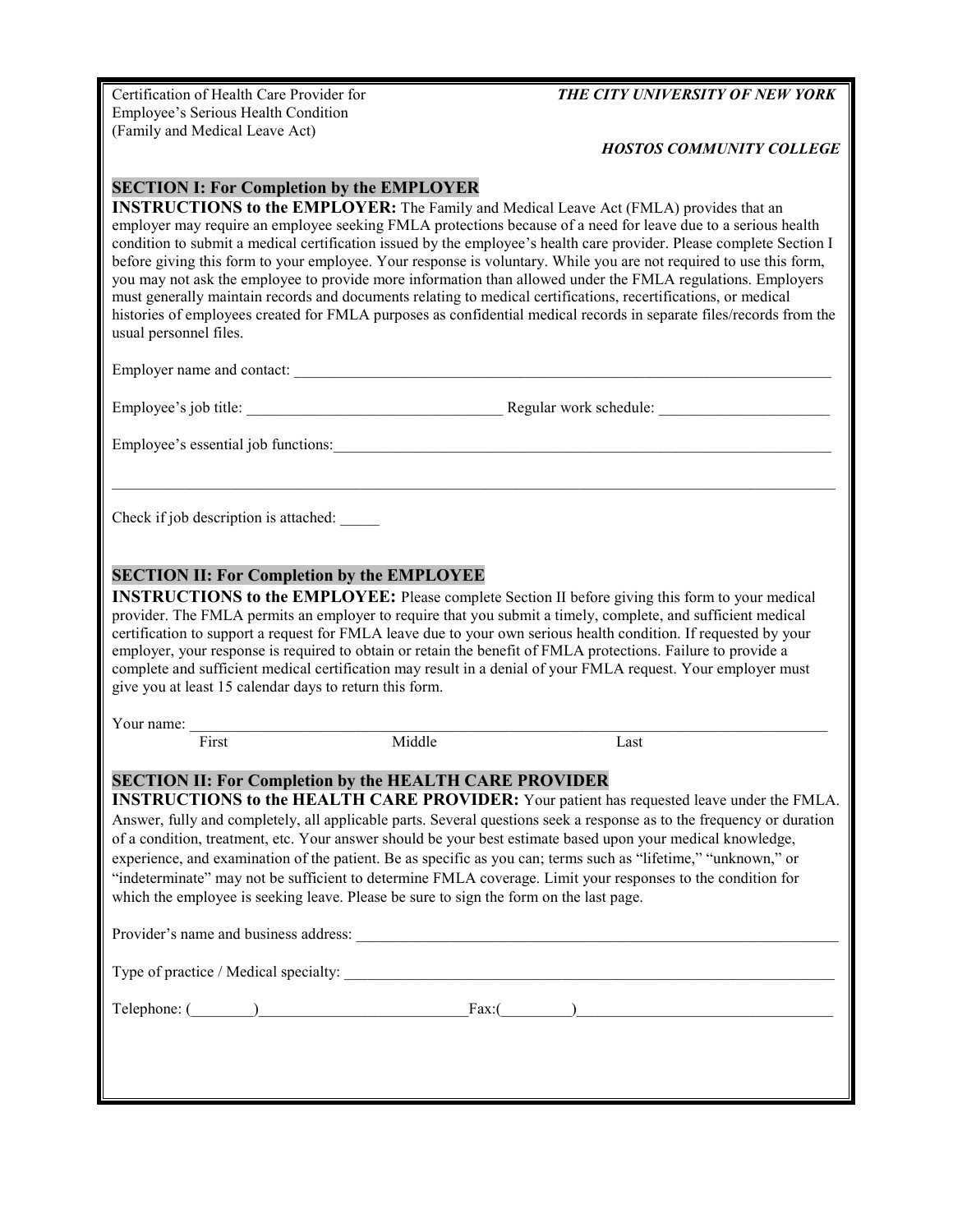|                | THE CITY UNIVERSITY OF NEW YORK<br>Certification of Health Care Provider for<br>Employee's Serious Health Condition                                                                                                                                                                     |
|----------------|-----------------------------------------------------------------------------------------------------------------------------------------------------------------------------------------------------------------------------------------------------------------------------------------|
|                | (Family and Medical Leave Act)<br><b>HOSTOS COMMUNITY COLLEGE</b>                                                                                                                                                                                                                       |
| $\mathbf{1}$ . | PART A: MEDICAL FACTS                                                                                                                                                                                                                                                                   |
|                |                                                                                                                                                                                                                                                                                         |
|                | Mark below as applicable:<br>Was the patient admitted for an overnight stay in a hospital, hospice, or residential medical care<br>facility?<br>No Yes. If so, dates of admission:                                                                                                      |
|                | Date(s) you treated the patient for condition:                                                                                                                                                                                                                                          |
|                | Will the patient need to have treatment visits at least twice per year due to the condition? No Yes.                                                                                                                                                                                    |
|                | Was medication, other than over-the-counter medication, prescribed? No Yes                                                                                                                                                                                                              |
|                | Was the patient referred to other health care provider(s) for evaluation or treatment (e.g., physical<br>therapist)?<br>No Yes. If so, state the nature of such treatments and expected duration of treatment:                                                                          |
| 2.             | Is the medical condition pregnancy? ___ No ___ Yes. If so, expected delivery<br>date: $\qquad \qquad$                                                                                                                                                                                   |
| 3.             | Use the information provided by the employer in Section I to answer this question. If the employer fails to<br>provide a list of the employee's essential functions or a job description, answer these questions based upon<br>the employee's own description of his/her job functions. |
|                | Is the employee unable to perform any of his/her job functions due to the condition:<br>No No<br>Yes.                                                                                                                                                                                   |
|                | If so, identify the job functions the employee is unable to perform:                                                                                                                                                                                                                    |
| 4.             | Describe other relevant medical facts, if any, related to the condition for which the employee seeks leave<br>(such medical facts may include symptoms, diagnosis, or any regimen of continuing treatment, such as the<br>use of specialized equipment):                                |
|                |                                                                                                                                                                                                                                                                                         |
|                |                                                                                                                                                                                                                                                                                         |
|                |                                                                                                                                                                                                                                                                                         |
|                |                                                                                                                                                                                                                                                                                         |
|                |                                                                                                                                                                                                                                                                                         |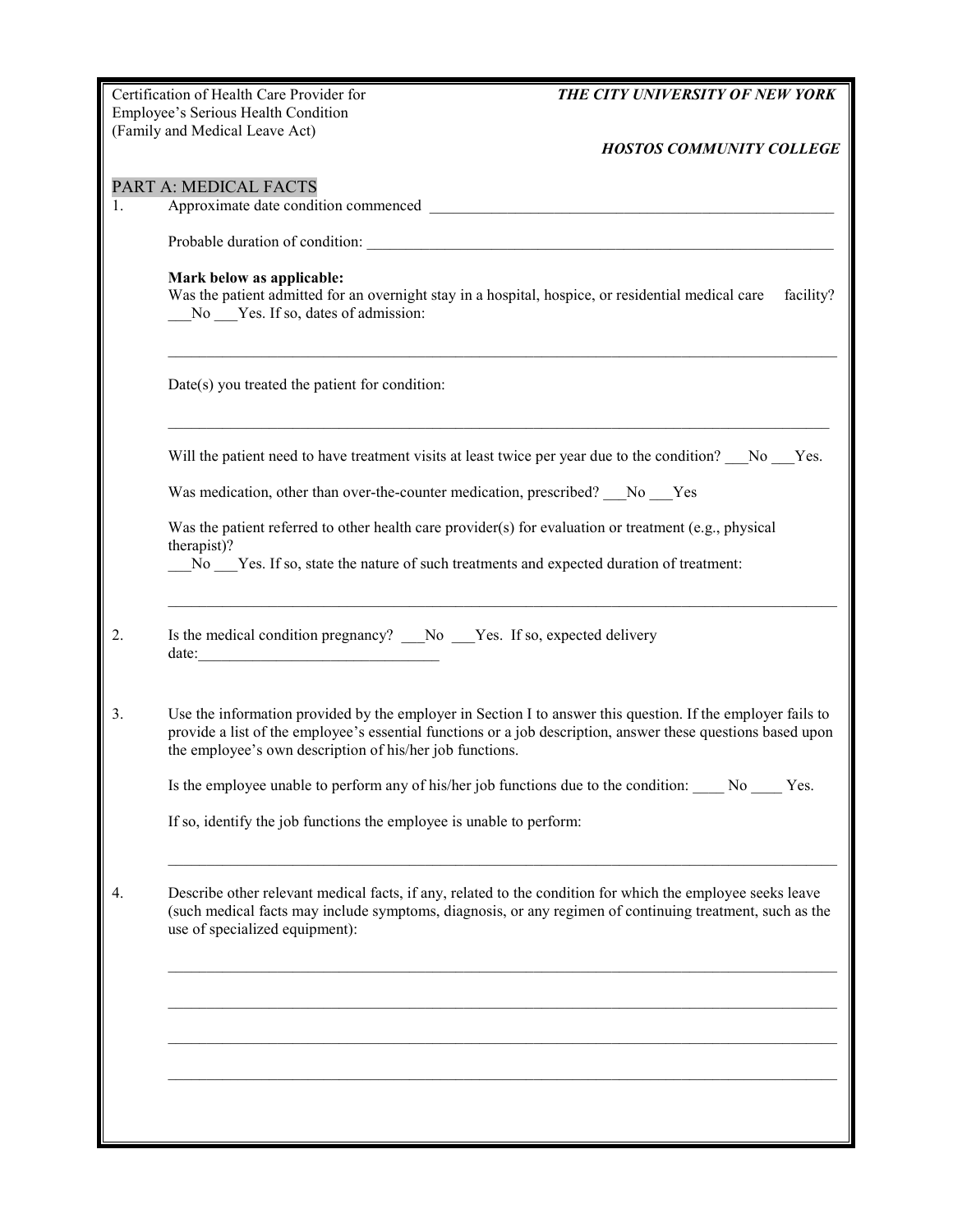|                  | Certification of Health Care Provider for                                                                                                                                                                                                                                  | THE CITY UNIVERSITY OF NEW YORK |
|------------------|----------------------------------------------------------------------------------------------------------------------------------------------------------------------------------------------------------------------------------------------------------------------------|---------------------------------|
|                  | Employee's Serious Health Condition<br>(Family and Medical Leave Act)                                                                                                                                                                                                      |                                 |
|                  |                                                                                                                                                                                                                                                                            | <b>HOSTOS COMMUNITY COLLEGE</b> |
| 5.               | PART B: AMOUNT OF LEAVE NEEDED<br>Will the employee be incapacitated for a single continuous period of time due to his/her medical condition,<br>including any time for treatment and recovery? No Yes.                                                                    |                                 |
|                  | If so, estimate the beginning and ending dates for the period of incapacity:                                                                                                                                                                                               |                                 |
| 6.               | Will the employee need to attend follow-up treatment appointments or work part-time or on a reduced<br>schedule because of the employee's medical condition? No Yes.                                                                                                       |                                 |
|                  | If so, are the treatments or the reduced number of hours of work medically necessary?<br>No Yes                                                                                                                                                                            |                                 |
|                  | Estimate treatment schedule, if any, including the dates of any scheduled appointments and the time<br>required for each appointment, including any recovery period:                                                                                                       |                                 |
|                  | Estimate the part-time or reduced work schedule the employee needs, if any:                                                                                                                                                                                                |                                 |
|                  | hour(s) per day; ____________ days per week from ______________through                                                                                                                                                                                                     |                                 |
| 7.               | Will the condition cause episodic flare-ups periodically preventing the employee from performing his/her<br>job functions? __No __Yes                                                                                                                                      |                                 |
|                  | Is it medically necessary for the employee to be absent from work during the flare-ups?<br>No Yes. If so, explain:                                                                                                                                                         |                                 |
|                  |                                                                                                                                                                                                                                                                            |                                 |
|                  | Based upon the patient's medical history and your knowledge of the medical condition, estimate the<br>frequency of flare-ups and the duration of related incapacity that the patient may have over the next 6<br>months (e.g., 1 episode every 3 months lasting 1-2 days): |                                 |
|                  | Frequency: times per week(s) month(s)                                                                                                                                                                                                                                      |                                 |
|                  | Duration: hours or day(s) per episode                                                                                                                                                                                                                                      |                                 |
| <b>ANSWER.</b>   | ADDITIONAL INFORMATION: IDENTIFY QUESTION NUMBER WITH YOUR ADDITIONAL                                                                                                                                                                                                      |                                 |
|                  |                                                                                                                                                                                                                                                                            |                                 |
|                  |                                                                                                                                                                                                                                                                            |                                 |
|                  |                                                                                                                                                                                                                                                                            |                                 |
|                  |                                                                                                                                                                                                                                                                            |                                 |
| <b>Signature</b> | <b>Date</b>                                                                                                                                                                                                                                                                |                                 |
|                  |                                                                                                                                                                                                                                                                            |                                 |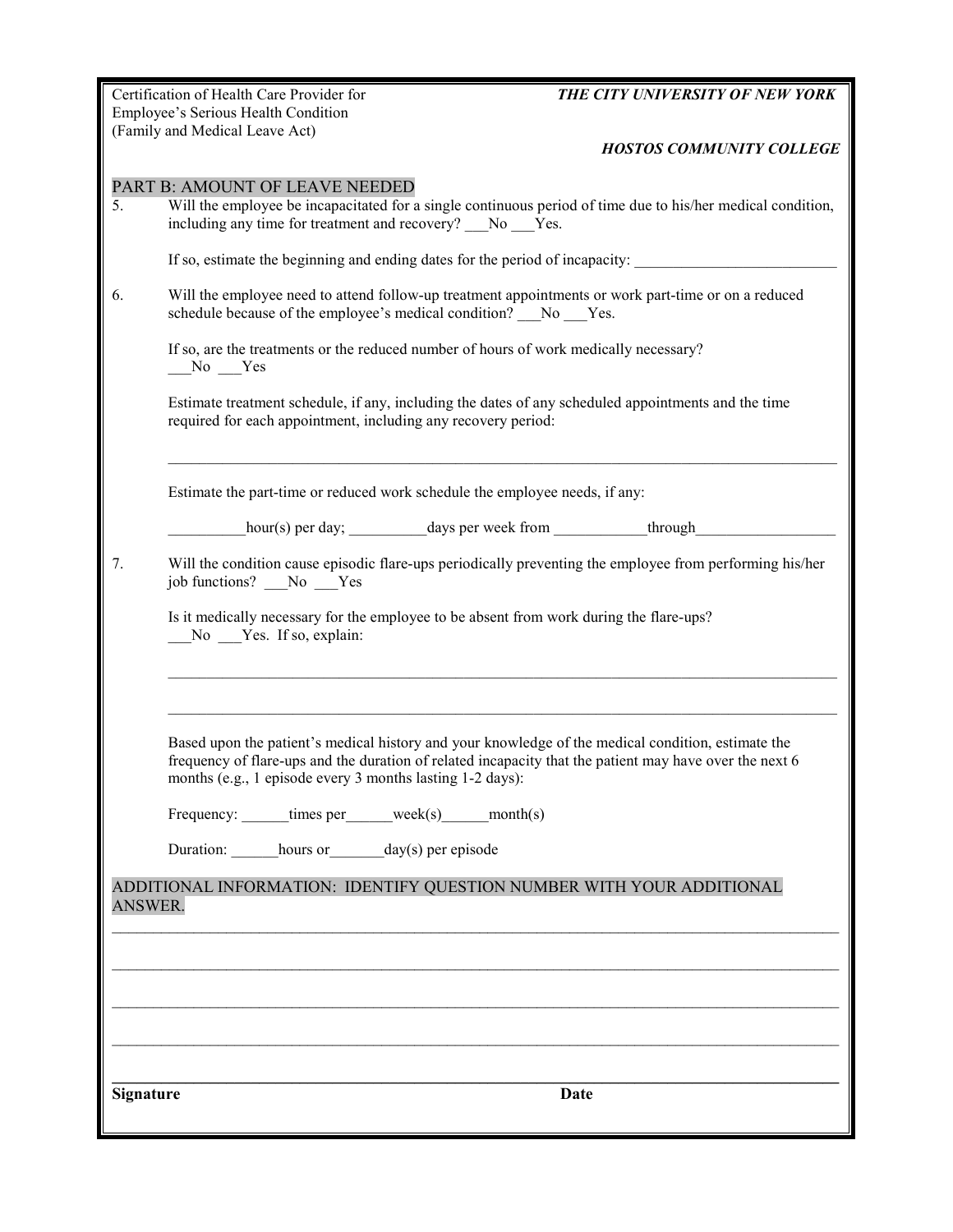For Military Family Leave

# Certification of Qualifying Exigency THE CITY UNIVERSITY OF NEW YORK

## (Family and Medical Leave Act) **HOSTOS COMMUNITY COLLEGE**

#### SECTION I: For Completion by the EMPLOYER

INSTRUCTIONS to the EMPLOYER: The Family and Medical Leave Act (FMLA) provides that an employer may require an employee seeking FMLA leave due to a qualifying exigency to submit a certification. Please complete Section I before giving this form to your employee. Your response is voluntary, and while you are not required to use this form, you may not ask the employee to provide more information than allowed under the FMLA regulations.

Employer name:

Contact Information:

## SECTION II: For Completion by the EMPLOYEE

INSTRUCTIONS to the EMPLOYEE: Please complete Section II fully and completely. The FMLA permits an employer to require that you submit a timely, complete, and sufficient certification to support a request for FMLA leave due to a qualifying exigency. Several questions in this section seek a response as to the frequency or duration of the qualifying exigency. Be as specific as you can; terms such as "unknown," or "indeterminate" may not be sufficient to determine FMLA coverage. Your response is required to obtain a benefit. While you are not required to provide this information, failure to do so may result in a denial of your request for FMLA leave. Your employer must give you at least 15 calendar days to return this form to your employer.

Your Name: \_\_\_\_\_\_\_\_\_\_\_\_\_\_\_\_\_\_\_\_\_\_\_\_\_\_\_\_\_\_\_\_\_\_\_\_\_\_\_\_\_\_\_\_\_\_\_\_\_\_\_\_\_\_\_\_\_\_\_\_\_\_\_\_\_\_\_\_\_\_\_\_\_\_\_\_\_\_\_\_\_\_\_

First Middle Last

Name of covered military member on active duty or call to active duty status in support of a contingency operation:

 $\_$  , and the state of the state of the state of the state of the state of the state of the state of the state of the state of the state of the state of the state of the state of the state of the state of the state of the

First Middle Last

Relationship of covered military member to you:

Period of covered military member's active duty:

A complete and sufficient certification to support a request for FMLA leave due to a qualifying exigency includes written documentation confirming a covered military member's active duty or call to active duty status in support of a contingency operation. Please check one of the following:

A copy of the covered military member's active duty orders is attached.

- Other documentation from the military certifying that the covered military member is on active duty (or has been notified of an impending call to active duty) in support of a contingency operation is attached.
- \_\_\_ I have previously provided my employer with sufficient written documentation confirming the covered military member's active duty or call to active duty status in support of a contingency operation.

#### PART A: QUALIFYING REASON FOR LEAVE

1. Describe the reason you are requesting FMLA leave due to a qualifying exigency (including the specific reason you are requesting leave):

 $\mathcal{L}_\text{max} = \frac{1}{2} \sum_{i=1}^{n} \frac{1}{2} \sum_{i=1}^{n} \frac{1}{2} \sum_{i=1}^{n} \frac{1}{2} \sum_{i=1}^{n} \frac{1}{2} \sum_{i=1}^{n} \frac{1}{2} \sum_{i=1}^{n} \frac{1}{2} \sum_{i=1}^{n} \frac{1}{2} \sum_{i=1}^{n} \frac{1}{2} \sum_{i=1}^{n} \frac{1}{2} \sum_{i=1}^{n} \frac{1}{2} \sum_{i=1}^{n} \frac{1}{2} \sum_{i=1}^{n} \frac{1$  $\mathcal{L}_\text{max} = \frac{1}{2} \sum_{i=1}^{n} \frac{1}{2} \sum_{i=1}^{n} \frac{1}{2} \sum_{i=1}^{n} \frac{1}{2} \sum_{i=1}^{n} \frac{1}{2} \sum_{i=1}^{n} \frac{1}{2} \sum_{i=1}^{n} \frac{1}{2} \sum_{i=1}^{n} \frac{1}{2} \sum_{i=1}^{n} \frac{1}{2} \sum_{i=1}^{n} \frac{1}{2} \sum_{i=1}^{n} \frac{1}{2} \sum_{i=1}^{n} \frac{1}{2} \sum_{i=1}^{n} \frac{1$ \_\_\_\_\_\_\_\_\_\_\_\_\_\_\_\_\_\_\_\_\_\_\_\_\_\_\_\_\_\_\_\_\_\_\_\_\_\_\_\_\_\_\_\_\_\_\_\_\_\_\_\_\_\_\_\_\_\_\_\_\_\_\_\_\_\_\_\_\_\_\_\_\_\_\_\_\_\_\_\_\_\_\_\_\_\_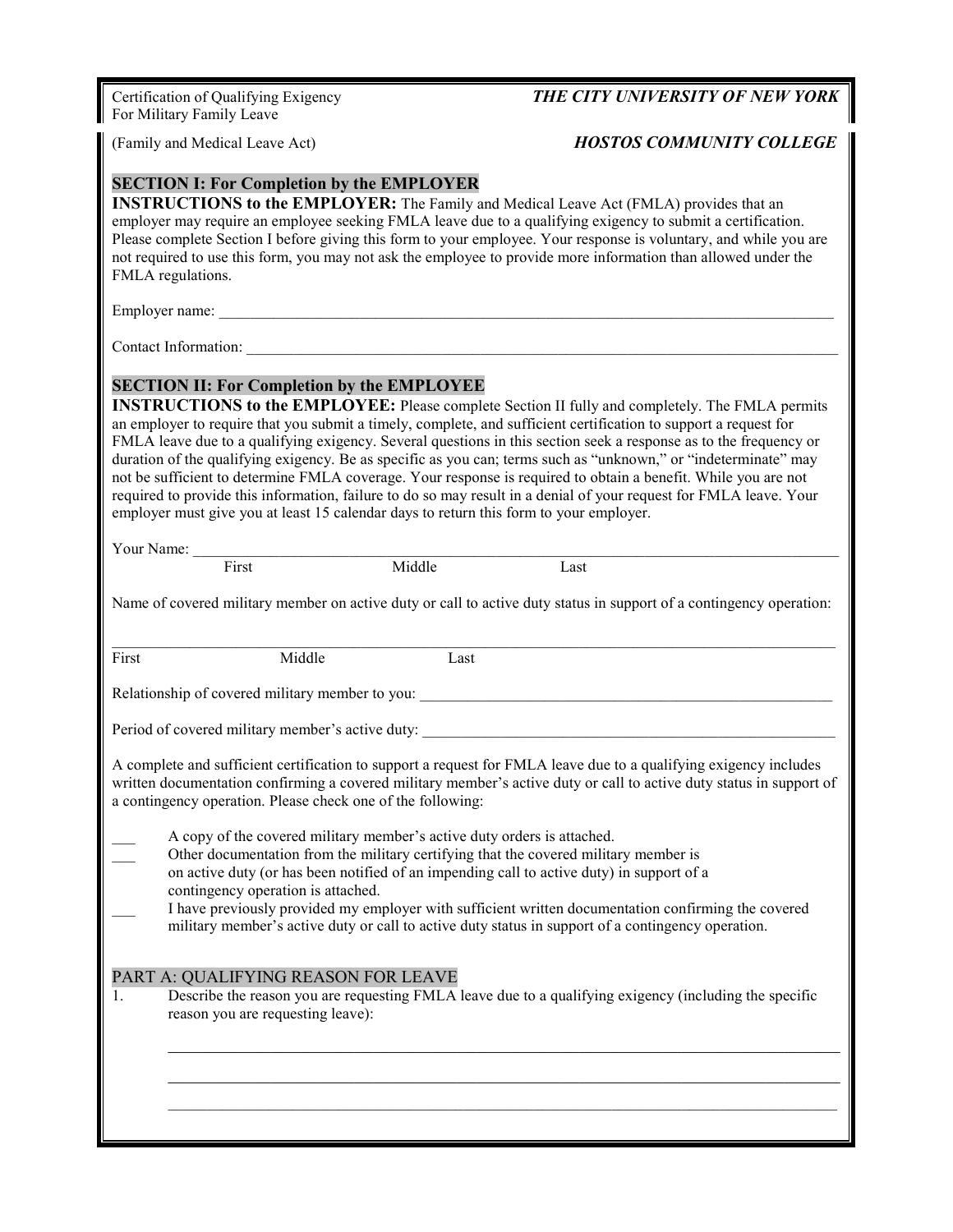For Military Family Leave

## Certification of Qualifying Exigency THE CITY UNIVERSITY OF NEW YORK

(Family and Medical Leave Act) **HOSTOS COMMUNITY COLLEGE** 

2. A complete and sufficient certification to support a request for FMLA leave due to a qualifying exigency includes any available written documentation which supports the need for leave; such documentation may include a copy of a meeting announcement for informational briefings sponsored by the military, a document confirming an appointment with a counselor or school official, or a copy of a bill for services for the handling of legal or financial affairs. Available written documentation supporting this request for leave is attached. \_\_ Yes \_\_ No \_\_ None Available

#### PART B: AMOUNT OF LEAVE NEEDED

| Approximate date exigency commenced: |  |
|--------------------------------------|--|
|--------------------------------------|--|

Probable duration of exigency:

2. Will you need to be absent from work for a single continuous period of time due to the qualifying exigency? No Yes.

If so, estimate the beginning and ending dates for the period of absence:

3. Will you need to be absent from work periodically to address this qualifying exigency? No . Yes

\_\_\_\_\_\_\_\_\_\_\_\_\_\_\_\_\_\_\_\_\_\_\_\_\_\_\_\_\_\_\_\_\_\_\_\_\_\_\_\_\_\_\_\_\_\_\_\_\_\_\_\_\_\_\_\_\_\_\_\_\_\_\_\_\_\_\_\_\_\_\_\_\_\_\_\_\_\_\_\_\_\_\_\_\_\_

 $\mathcal{L}_\mathcal{L} = \mathcal{L}_\mathcal{L} = \mathcal{L}_\mathcal{L} = \mathcal{L}_\mathcal{L} = \mathcal{L}_\mathcal{L} = \mathcal{L}_\mathcal{L} = \mathcal{L}_\mathcal{L} = \mathcal{L}_\mathcal{L} = \mathcal{L}_\mathcal{L} = \mathcal{L}_\mathcal{L} = \mathcal{L}_\mathcal{L} = \mathcal{L}_\mathcal{L} = \mathcal{L}_\mathcal{L} = \mathcal{L}_\mathcal{L} = \mathcal{L}_\mathcal{L} = \mathcal{L}_\mathcal{L} = \mathcal{L}_\mathcal{L}$ 

\_\_\_\_\_\_\_\_\_\_\_\_\_\_\_\_\_\_\_\_\_\_\_\_\_\_\_\_\_\_\_\_\_\_\_\_\_\_\_\_\_\_\_\_\_\_\_\_\_\_\_\_\_\_\_\_\_\_\_\_\_\_\_\_\_\_\_\_\_\_\_\_\_\_\_\_\_\_\_\_\_\_\_\_\_\_

\_\_\_\_\_\_\_\_\_\_\_\_\_\_\_\_\_\_\_\_\_\_\_\_\_\_\_\_\_\_\_\_\_\_\_\_\_\_\_\_\_\_\_\_\_\_\_\_\_\_\_\_\_\_\_\_\_\_\_\_\_\_\_\_\_\_\_\_\_\_\_\_\_\_\_\_\_\_\_\_\_\_\_\_\_\_

 $\mathcal{L}_\mathcal{L} = \mathcal{L}_\mathcal{L} = \mathcal{L}_\mathcal{L} = \mathcal{L}_\mathcal{L} = \mathcal{L}_\mathcal{L} = \mathcal{L}_\mathcal{L} = \mathcal{L}_\mathcal{L} = \mathcal{L}_\mathcal{L} = \mathcal{L}_\mathcal{L} = \mathcal{L}_\mathcal{L} = \mathcal{L}_\mathcal{L} = \mathcal{L}_\mathcal{L} = \mathcal{L}_\mathcal{L} = \mathcal{L}_\mathcal{L} = \mathcal{L}_\mathcal{L} = \mathcal{L}_\mathcal{L} = \mathcal{L}_\mathcal{L}$ 

Estimate schedule of leave, including the dates of any scheduled meetings or appointments:

 Estimate the frequency and duration of each appointment, meeting, or leave event, including any travel time (i.e., 1 deployment-related meeting every month lasting 4 hours):

Frequency:  $times$  times per  $week(s)$  month(s)

Duration: hours day(s) per event.

#### PART C:

If leave is requested to meet with a third party (such as to arrange for childcare, to attend counseling, to attend meetings with school or childcare providers, to make financial or legal arrangements, to act as the covered military member's representative before a federal, state, or local agency for purposes of obtaining, arranging or appealing military service benefits, or to attend any event sponsored by the military or military service organizations), a complete and sufficient certification includes the name, address, and appropriate contact information of the individual or entity with whom you are meeting (i.e., either the telephone or fax number or email address of the individual or entity). This information may be used by your employer to verify that the information contained on this form is accurate. Name of Individual: \_\_\_\_\_\_\_\_\_\_\_\_\_\_\_\_\_\_\_\_\_\_\_\_\_\_\_ Title: \_\_\_\_\_\_\_\_\_\_\_\_\_\_\_\_\_\_\_\_\_\_\_\_\_\_\_\_\_\_\_\_\_\_\_\_\_\_\_\_\_\_\_

 $O$ rganization:

Address: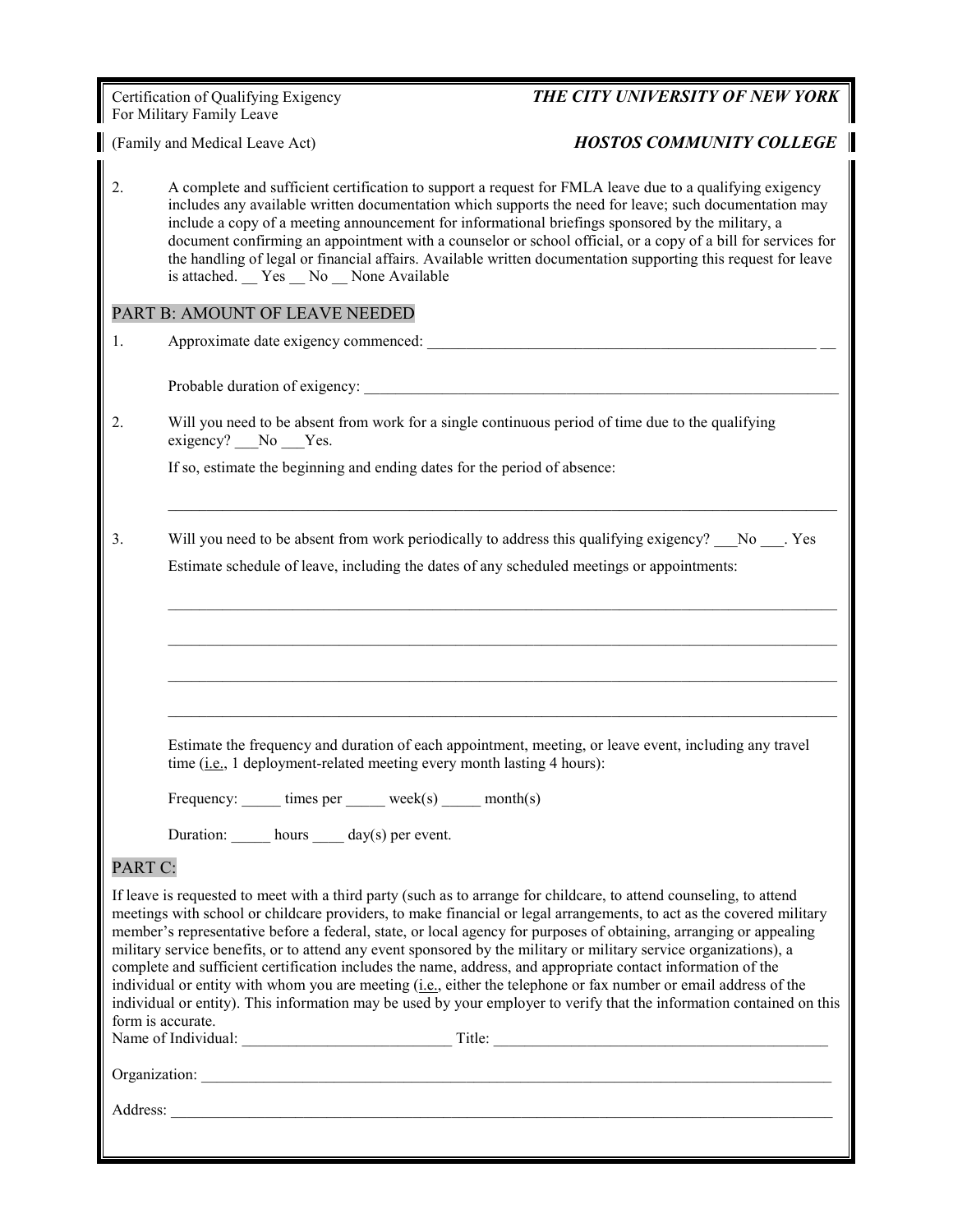| Certification of Qualifying Exigency<br>For Military Family Leave                                                                                                                                                                                                         | THE CITY UNIVERSITY OF NEW YORK |
|---------------------------------------------------------------------------------------------------------------------------------------------------------------------------------------------------------------------------------------------------------------------------|---------------------------------|
| (Family and Medical Leave Act)                                                                                                                                                                                                                                            | <b>HOSTOS COMMUNITY COLLEGE</b> |
| Telephone: $\begin{pmatrix} 1 & 1 \\ 1 & 1 \end{pmatrix}$ Fax: $\begin{pmatrix} 1 & 1 \\ 1 & 1 \end{pmatrix}$                                                                                                                                                             |                                 |
| Describe nature of meeting:                                                                                                                                                                                                                                               |                                 |
| <u> 1989 - Johann John Stone, mars eta bainar eta mondo eta mondo eta mondo eta mondo eta mondo eta mondo eta mo</u><br><u> 1989 - Johann Marie Barn, mars ar breist beskriuwer oan de Fryske kommer</u><br>the control of the control of the control of the control of   |                                 |
| <u> 1989 - Johann Harry Harry Harry Harry Harry Harry Harry Harry Harry Harry Harry Harry Harry Harry Harry Harry Harry Harry Harry Harry Harry Harry Harry Harry Harry Harry Harry Harry Harry Harry Harry Harry Harry Harry Ha</u><br>the control of the control of the |                                 |
|                                                                                                                                                                                                                                                                           |                                 |
| PART D:                                                                                                                                                                                                                                                                   |                                 |
|                                                                                                                                                                                                                                                                           |                                 |
| I certify that the information I provided above is true and correct.                                                                                                                                                                                                      |                                 |
| Signature of Employee                                                                                                                                                                                                                                                     | Date                            |
|                                                                                                                                                                                                                                                                           |                                 |
|                                                                                                                                                                                                                                                                           |                                 |
|                                                                                                                                                                                                                                                                           |                                 |
|                                                                                                                                                                                                                                                                           |                                 |
|                                                                                                                                                                                                                                                                           |                                 |
|                                                                                                                                                                                                                                                                           |                                 |
|                                                                                                                                                                                                                                                                           |                                 |
|                                                                                                                                                                                                                                                                           |                                 |
|                                                                                                                                                                                                                                                                           |                                 |
|                                                                                                                                                                                                                                                                           |                                 |
|                                                                                                                                                                                                                                                                           |                                 |

 $\blacksquare$ 

7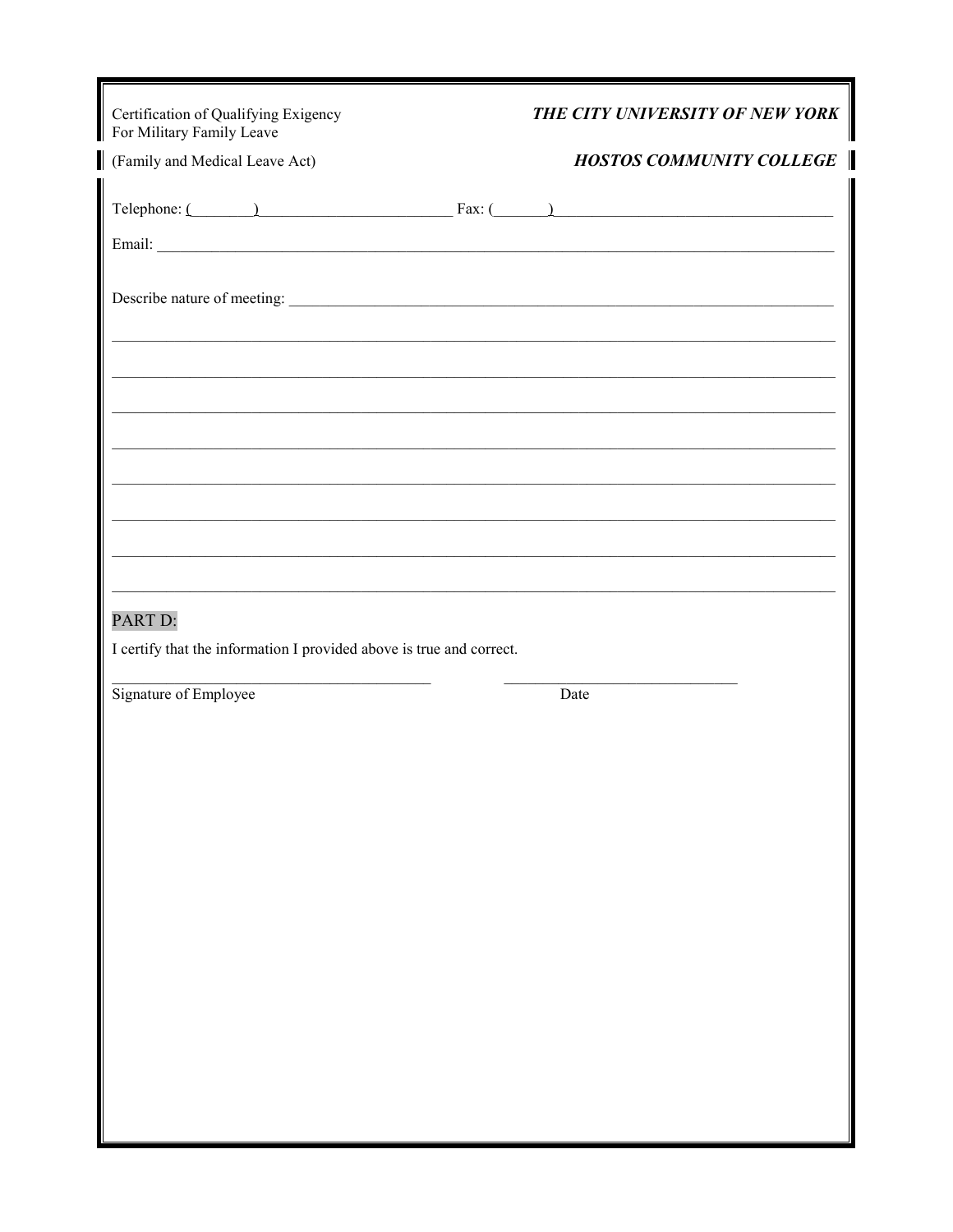# FMLA Questions and Answers for Employees

# Q. Who do I contact if I have questions about taking time off for family and medical (serious health condition) needs?

Keisha Pottinger- Human Resources Manager/Benefits Officer- ext. 6652 Bridget Sheridan- Timekeeper- ext. 6819

# Q. What forms are needed to receive FMLA?

There are only two forms needed to request FMLA:

 1) Family and Medical Leave Request Form and 2) The CUNY FMLA Certification of Health Care Provider Form or the Certification of Qualifying Exigency For Military Family Leave Form. All forms are located on the Hostos HR website and in the Human Resources Office-B-215.

## Q: When should I contact the HR department or my supervisor if I need FMLA or have a medical issue (pregnancy, illness, injury for myself or family member, etc.)?

If you are an "eligible" employee, as with any type of leave, advance notice and approval is expected, except in emergencies. You should give *at least 30-days written notice* before leave starts. If 30-days notice is not possible, notice is expected as soon as practical, which means at least verbal notice within 3 business days of learning of your need for leave followed by written confirmation. If you do not provide timely notice, your rights to family/medical leave may be affected.

# Q: How is the 12-month period calculated under FMLA?

CUNY calculates the 12-month for FMLA from September  $1<sup>st</sup>$  through August  $31<sup>st</sup>$ .

# Q: Does the law guarantee paid time off?

No. The FMLA only requires unpaid leave. However, the law permits an employee to elect or CUNY to require the employee, to use accrued paid sick or vacation leave or, subject to certain restrictions, sick or family leave, for some or all of the FMLA leave period. When paid leave is substituted for unpaid FMLA leave, it may be counted against the 12-week FMLA leave entitlement.

# Q: Does workers' compensation leave count against an employee's FMLA leave entitlement?

It can. FMLA leave and workers' compensation leave can run together, provided the reason for the absence is due to a qualifying serious illness or injury.

# Q: Can CUNY count leave taken due to pregnancy complications against the 12 weeks of FMLA leave for the birth and care of my child?

Yes. An eligible employee is entitled to a total of 12 weeks of FMLAA leave in a 12-month period. If the employee has to use some of that leave for another reason, including a difficult pregnancy, it may be counted as part of the 12-week FMLA leave entitlement.

# Q: Can CUNY count time on maternity leave or pregnancy disability as FMLA leave?

Yes. Pregnancy disability leave or maternity leave for the birth of a child would be considered qualifying FMLA leave for a serious health condition and may be counted in the 12 weeks of leave.